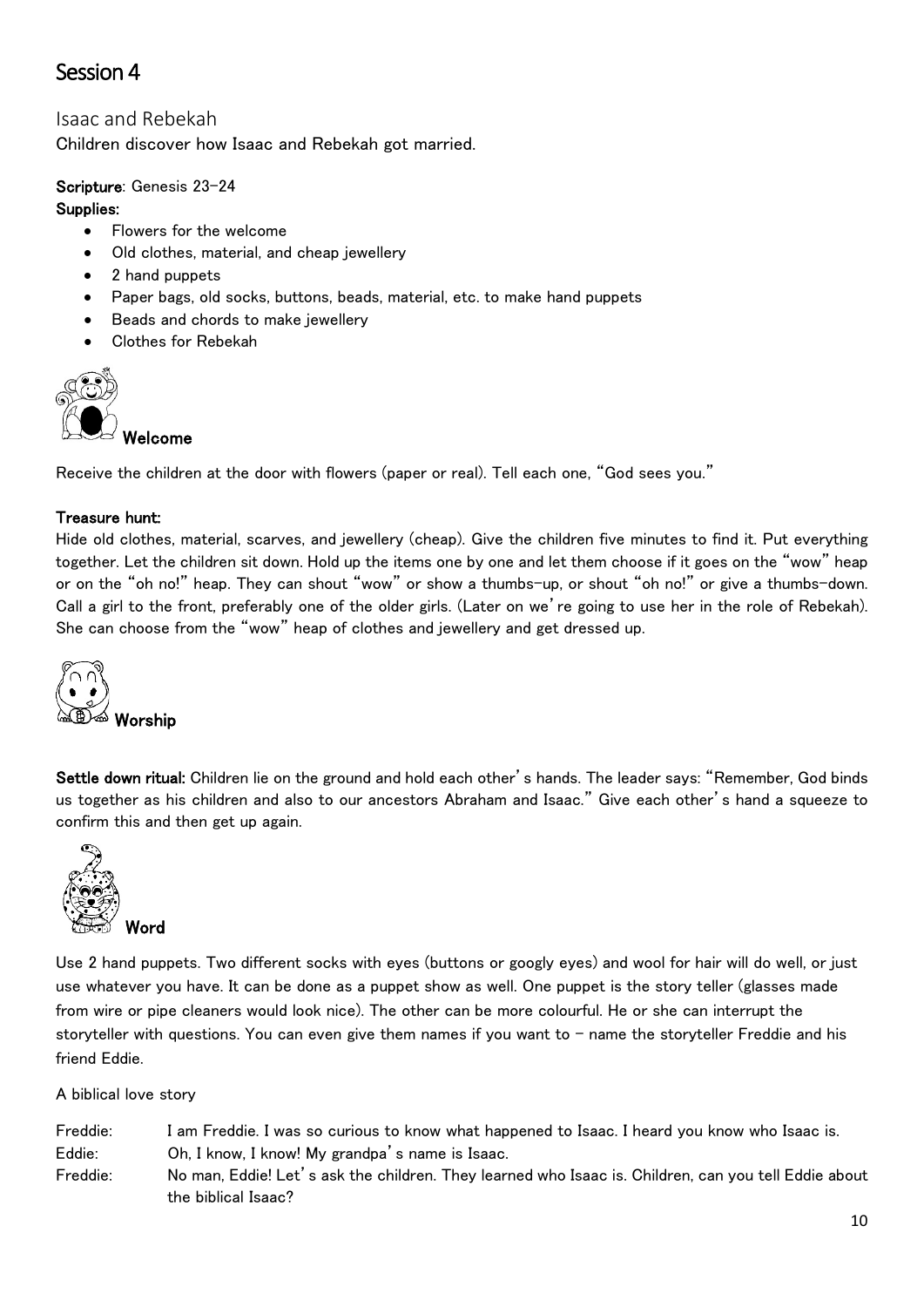| Eddie:   | Aww cute! It's such a nice story Isaac, the wonder baby!                                                                                                                                                                                                                                                                                                                                                                                                                                                                                                                                                                                                                             |
|----------|--------------------------------------------------------------------------------------------------------------------------------------------------------------------------------------------------------------------------------------------------------------------------------------------------------------------------------------------------------------------------------------------------------------------------------------------------------------------------------------------------------------------------------------------------------------------------------------------------------------------------------------------------------------------------------------|
| Freddie: | Yes, Eddie it's like you just said. But babies grow up and I read Isaac's story in my Bible three<br>times last night!                                                                                                                                                                                                                                                                                                                                                                                                                                                                                                                                                               |
| Eddie:   | Wow, you're so clever.                                                                                                                                                                                                                                                                                                                                                                                                                                                                                                                                                                                                                                                               |
| Freddie: | I am so glad that God helped me to read well, because now I can tell you the rest of the story. Isaac<br>grew up, and was a young man. His mom, Sarah, had died and after his dad, Abraham, had buried<br>her, he was very sad and alone.                                                                                                                                                                                                                                                                                                                                                                                                                                            |
| Eddie:   | It would help if we gave him a dog                                                                                                                                                                                                                                                                                                                                                                                                                                                                                                                                                                                                                                                   |
| Freddie: | Shhh, you' re confusing me. Abraham knew that it was time for his son to get married. He called his<br>slave and said, "Promise me that you will make sure that my son marries a good woman. Go find<br>Isaac a woman in the land that I was born."                                                                                                                                                                                                                                                                                                                                                                                                                                  |
| Eddie:   | What was wrong with the girls in his land?                                                                                                                                                                                                                                                                                                                                                                                                                                                                                                                                                                                                                                           |
| Freddie: | They were worshipping false gods. The slave understood that Isaac needed a good woman who<br>loves the Lord. But how would he find the right woman?                                                                                                                                                                                                                                                                                                                                                                                                                                                                                                                                  |
| Eddie:   | The Bachelor?                                                                                                                                                                                                                                                                                                                                                                                                                                                                                                                                                                                                                                                                        |
| Freddie: | Luckily the slave was smarter than you, Eddie! He prayed. He didn't guess or advertise, he just<br>trusted God. He went to the land that Abraham told him about, sat down by a fountain and prayed.<br>Leader's name, please read us the lovely prayer in Genesis 24:12-14.                                                                                                                                                                                                                                                                                                                                                                                                          |
|          | Leader reads the scripture                                                                                                                                                                                                                                                                                                                                                                                                                                                                                                                                                                                                                                                           |
| Freddie: | The slave trusted God that the right woman would come talk to him. It went like this: While he was<br>still praying, Rebekah arrived. She was very pretty, kind, good, friendly, helpful                                                                                                                                                                                                                                                                                                                                                                                                                                                                                             |
| Eddie:   | And does she know God?                                                                                                                                                                                                                                                                                                                                                                                                                                                                                                                                                                                                                                                               |
| Freddie: | Yes, her dad was related to Abraham and their whole family served the Lord. But remember, the<br>slave didn't know her. That's why he had to ask her to give him water so that God could show him                                                                                                                                                                                                                                                                                                                                                                                                                                                                                    |
| Eddie:   | if she was the right woman.                                                                                                                                                                                                                                                                                                                                                                                                                                                                                                                                                                                                                                                          |
| Freddie: | And what if she was the wrong girl?<br>No man, Eddie, you're confusing us! Listen to the story. The slave asked Rebekah for water and<br>she was so friendly that she immediately gave him water and said that she would give the camels<br>water without him having to ask. The slave sat still and watched Rebekah carrying the water and<br>thought about his prayer. He was so surprised that God made everything work out so well. When<br>the camels were finished drinking, the slave got up and gave Rebekah gold rings and bracelets. He<br>asked Rebekah who her dad is and when he heard he was related to Abraham, he listen to this<br>knelt down and praised the Lord. |
| Eddie:   | Can I say something?                                                                                                                                                                                                                                                                                                                                                                                                                                                                                                                                                                                                                                                                 |
| Freddie: | Yes, Eddie?                                                                                                                                                                                                                                                                                                                                                                                                                                                                                                                                                                                                                                                                          |
| Eddie:   | I was wondering. Rebekah had to be on the road for a long time to meet the slave at the fountain<br>when he got there.                                                                                                                                                                                                                                                                                                                                                                                                                                                                                                                                                               |
| Freddie: | You' re right. God knows everything and nothing is too difficult for Him. And I saw a pretty girl here<br>earlier, one who looks like Rebekah.                                                                                                                                                                                                                                                                                                                                                                                                                                                                                                                                       |
|          | Let the girl who dressed up like Rebekah come closer                                                                                                                                                                                                                                                                                                                                                                                                                                                                                                                                                                                                                                 |
| Eddie:   | I see her, I see her! There she is.                                                                                                                                                                                                                                                                                                                                                                                                                                                                                                                                                                                                                                                  |
| Freddie: | Would you please come stand over here, then you can help us with the story? Rebekah ran home.<br>Her brother, Laban, wanted to know where she got the golden jewellery. Laban ran to the fountain<br>to meet the slave.                                                                                                                                                                                                                                                                                                                                                                                                                                                              |
| Eddie:   | Did they drink Red Bull for all that running?                                                                                                                                                                                                                                                                                                                                                                                                                                                                                                                                                                                                                                        |
| Freddie: | Never, Eddie! God was busy doing special things and it made them very excited.                                                                                                                                                                                                                                                                                                                                                                                                                                                                                                                                                                                                       |
| Eddie:   | I want to run as well! But that's my secret. You'll never guess where I want to run.                                                                                                                                                                                                                                                                                                                                                                                                                                                                                                                                                                                                 |
| Freddie: | You just want to be closer to the children. I know. Rebekah was a very good girl and wanted to do<br>what God wanted. She listened well to what the slave told her. She heard that he prayed and that                                                                                                                                                                                                                                                                                                                                                                                                                                                                                |